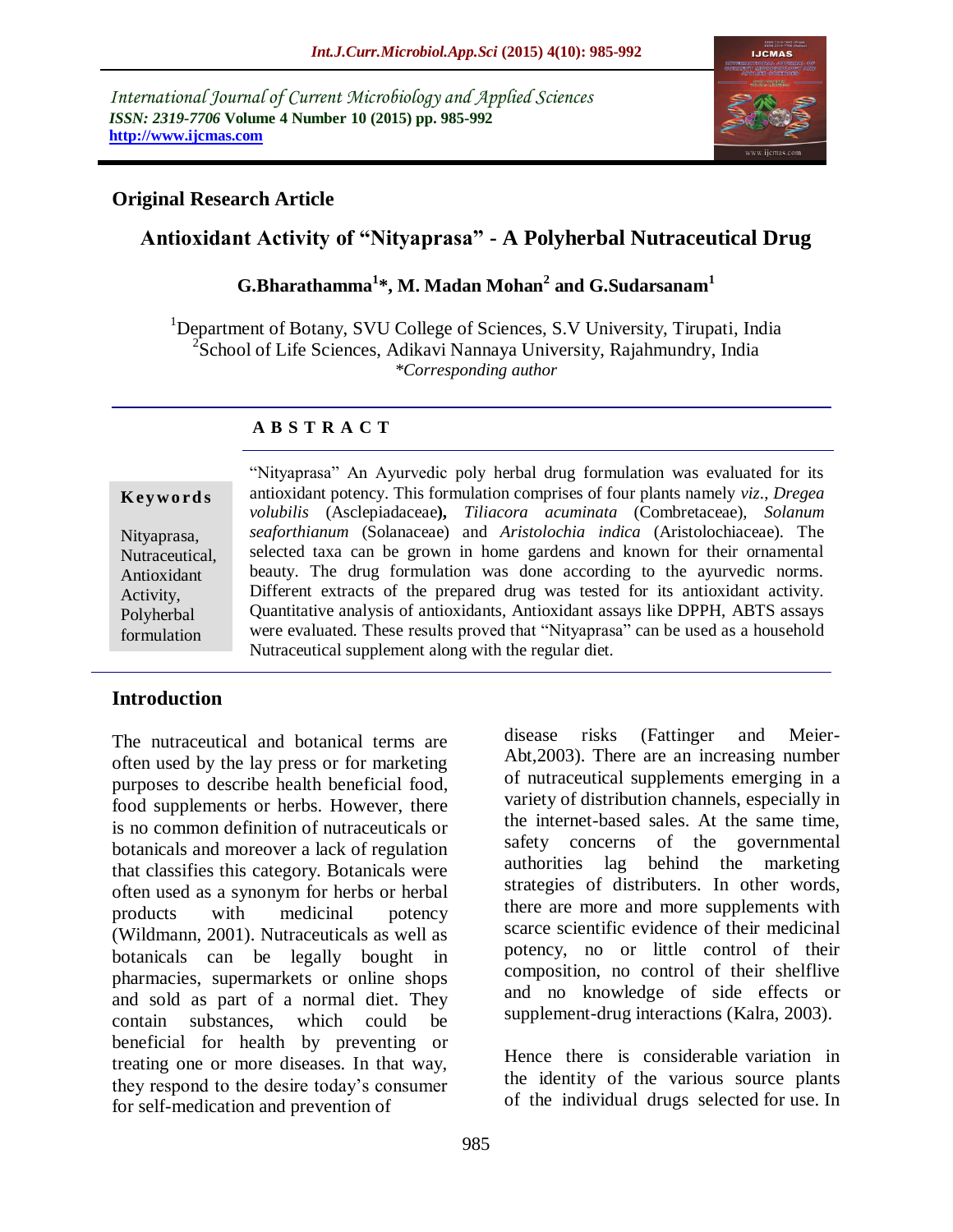this contex, there is a great need for the household "dietary supplements," which are in fact being utilized as non-prescription drugs for every human. In this research we have focused on the Scientific evaluation of four selected important medicinal taxa that posses potential antioxidant activity for the preparation of Nuteaceutical drug. The aim of the present Biochemical evaluation is to prepare a Household Nutraceutical medicine for the daily use along with food.

The botanical identification of the taxa was carried out by using regional and local floras (Gamble, 1957; Pullaiah *et al*., 2001, Yasodamma and Binny, 2013 and Madhava Chetty *et al*., 2015). The herbarium was prepared according to the method of Jain and Rao (1977) and deposited in the department of Botany, Sri Venkateswara University, Tirupati, Andhra Pradesh for further use.

## **Preparation of Nityaprasa**

*Solanum seaforthianum* Mature and immature fruits are crushed and made into paste (100gms) and the mixed with 100 gms of *Teliocora acuminata* Mature fruits pulp. To this leaf paste of *Aristolochia indica* was mixed. This triple mixture was made to fry in *Dregea volubilis* Fruit oil. The approximate ratio formulated is made according to the diet followed. This preparation was made into aqueous extract for Biological evaluation.

## **Extract preparation**

Preparation of Extracts were done according to the methodology followed by Vaghasiya and Chanda, *(*2007). The polyherbal formulation was mixed according to the dosage in equal proportions and was air dried at room temperature under shade for 3 weeks and grinded to 60 mesh size by using Willy Mill. Powder of 100 g was

soaked in 200 mL of 95% methanol (3 times) and filtered the extract with Whatman No. 1 filter paper. Filtrate was dried under vacuum by using rotary evaporator. The extract was suspended in distilled water and residual was used as aqueous extract. Extract was dried by using rotary evaporator and preserved at  $40^{\circ}$ C (Kim DO, 2003).

## **Quantitative analysis of antioxidants**

Quantitative analysis of antioxidants were done according to the methodology followed by Mitta *et al* (2015) Quantification of Total Proanthocyanidins (TPA) were quantified according to standard calorimetric method reported by Sun *et al*., (1998) and total content of proanthocyanidins was expressed in terms of catechin equivalent, CAE, mg of CA/g of dry extract. Quantification of Total Flavonoid Content (TFC) was followed according standard colorimetric assay (Yong SP, 2008). Rutin was used for plotting calibration curve. Total content of phenols was expressed in terms of rutin equivalent, RE, mg of R/g of dry extract.

Quantification of Total Flavonols (TF) were quantified according to the protocol followed by Kumaran and Karunakaran (2007) with slight modifications. Total content of flavonols was expressed in terms of quercetin equivalent, QUE, mg of QU/g of dry extract. Quantification of Total Phenolic Content (TPC) Folin–Ciocalteu reagent were analyzed as per Kim *et al*., (2003) methodology. Total content of phenols was expressed in terms of gallic acid equivalent, GAE, mg of GA/g of dry extract.

## **Antioxidant assays**

## **Scavenging activity of DPPH radicals**

The scavenging activity of DPPH was assessed by scavenging of 2, 2-diphenyl-1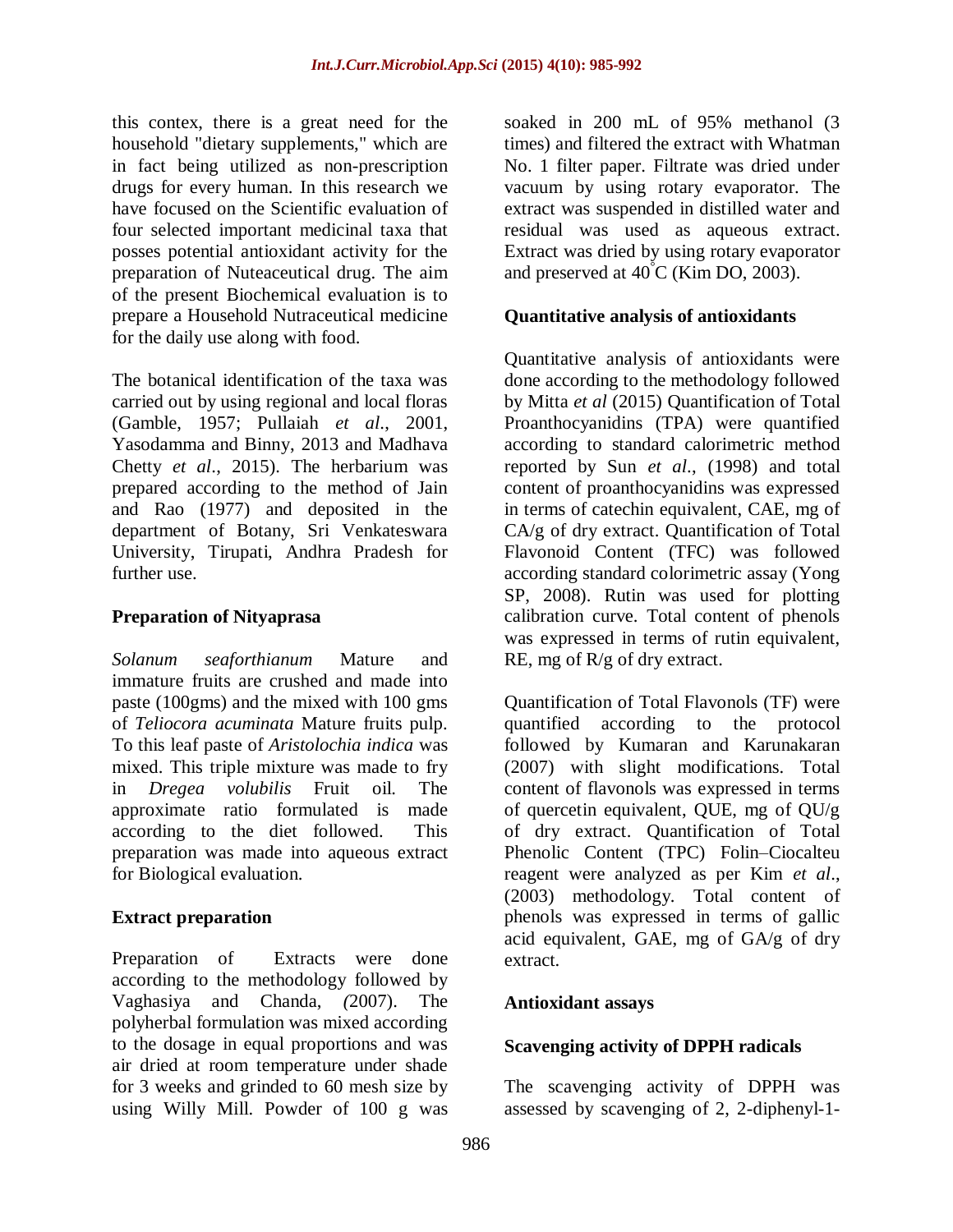picrylhydrazyl radicals by employing the method of Brand-Williams et al., (1995). 2.4 mg DPPH was dissolved in 100 ml of methanol to prepare the stock solution of DPPH. The DPPH solution was diluted with methanol to achieve an absorbance of  $0.980\pm0.02$  at 517 nm. DPPH solution of 500µl was added to 500µl of the dried fractions at varying concentrations (25– 250µg/ml) and vibrated vigorously. After the incubation of 15 min in the dark, absorbance was recorded at 517 nm. The DPPH scavenging activity of various fractions was calculated by the following equation:

Percentage inhibition  $(\% )$  =

[(Absorbance of control - Absorbance of sample)  $\ell$  (Absorbance of control)]  $\times$  100

IC<sup>50</sup> values obtained as to determine the 50% inhibition of DPPH radicals. Ascorbic acid has used as standard.

## **Total antioxidant capacity (TAC)**

Reduction of phosphomolybdenum was calculated to determine the total antioxidant capacity by adapting the method of Umamaheswari and Chatterjee (2008). 100 µl of extract was mixed with 1.0 ml of the reagent solution; consisting of phosphate buffer, 0.6 M H2SO4, 28 mM sodium molybdate and 4 mM ammonium molybdate. The mixture was incubated in a water bath at 95°C for 90 min. The absorbance was measured at 765 nm, after cooling the mixture at room temperature. A standard of ascorbic acid was employed. Total antioxidant scavenging capacity was calculated as:

Total antioxidant capacity  $(\% )$  =

[(Absorbance of control - Absorbance of sample)  $\ell$  (Absorbance of control)]  $\times$  100

 $IC_{50}$  values obtained as to determine the Total antioxidant capacity. Ascorbic acid has used as standard.

*Scavenging activity of ABTS (Azino-bis (3 ethylbanzthiazoline-6- sulphonic acid) radicals*

ABTS scavenging activity was evaluated by following the standard Protocol followed by Re R *et al*., (1999). To prepare a dark colored ABTS working solution, ABTS solution (7 mM) was mixed with potassium oxidopersulphate (2. 45 mM) solution and was placed in the dark for 12–16 h. The solution was diluted with 50% methanol and absorbance was adjusted at  $0.7$  ( $\pm 0.02$ ) at 734 nm. Extract (100μl) was mixed with 1 ml of ABTS working solution and decrease in absorbance was read 1 min after adding the extract and then up to 6 min. Percentage inhibition was calculated according to following formula:

Inhibition  $(\%) = [(\text{Absorbane of control} - \text{]}]$ Absorbance of sample)/ Absorbance of control $] \times 100$ 

IC<sup>50</sup> values obtained as to determine the 50% inhibition of ABTS radicals. Ascorbic acid has used as standard.

## **Statistical analysis**

The entire work was carried in triplicates. Data was calculated and the graphs were plotted using the software Origin 7. (Software Inc., San Diego, CA, USA). Samples data was compared to their respective standards using paired t-test. The correlation between quantities of antioxidants and the antioxidative properties was done using data analysis tool pack in excel 2007. Results were considered statistically significant at  $P < 0.05$ .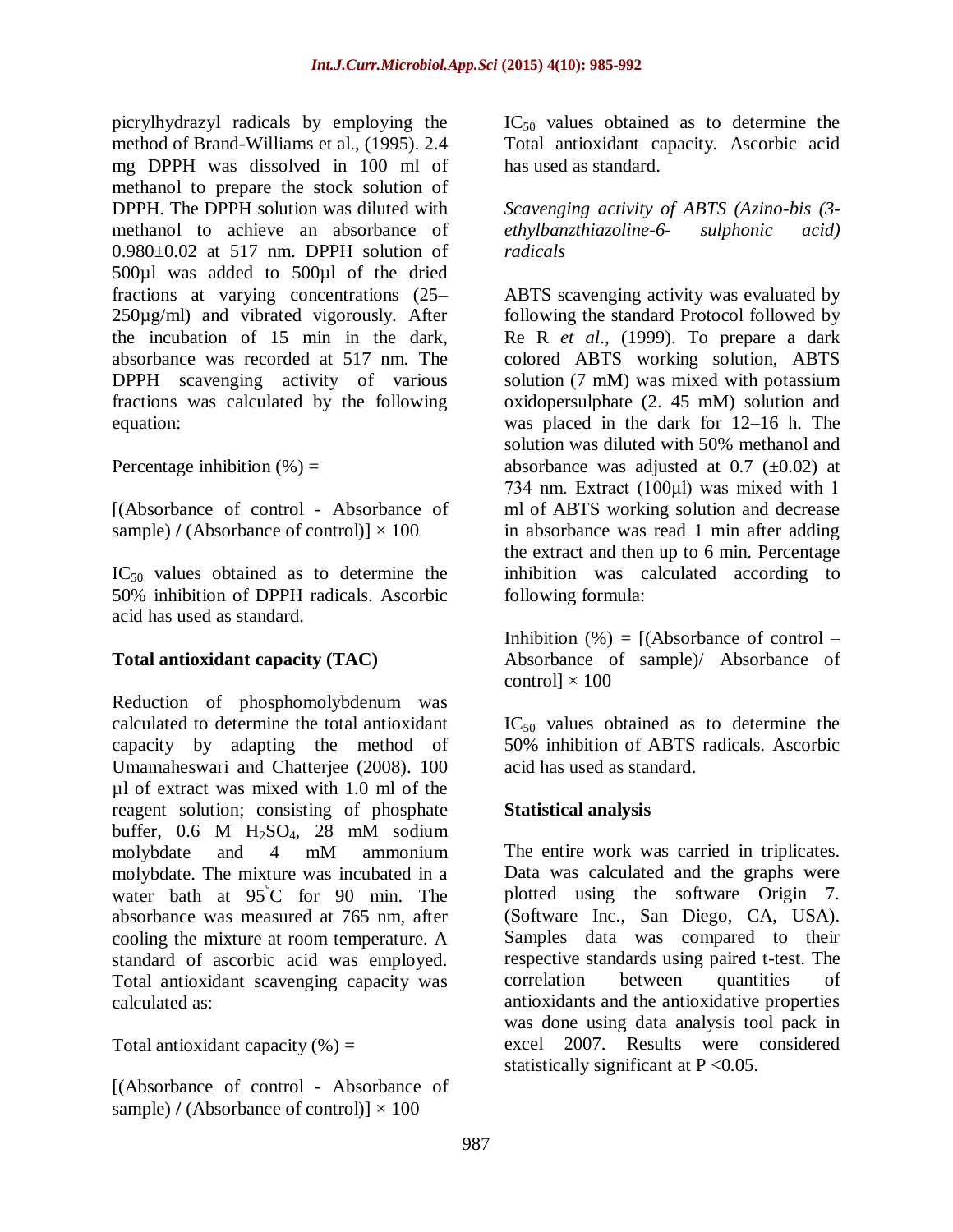### **Results and Discussion**

### **Total Phenolic Content (TPC) and Total Flavonoid Content (TFC) Extraction of the Extracts**

The TPC values ranged from 14.53±2.66 mg of Gallic acid equivalents per g of dry weight to 99.13±0.70 mg Gallic acid equivalents per g of dry weight. The TFC values ranged from 95.50±3.14 mg of Catechin equivalents per g of dry weight to 305.51±3.63 mg of Catechin equivalents per g of dry weight. The order of the different extracts based on their TPC and TFC values is: n-Hexane<EthylAcetate<Methanol (Table 1).

### *In-vitro* **antioxidant assays**

The percentage of DPPH and Superoxide scavenging activity was increased with increase in the concentration of the extract (Graph 1, 2). The highest DPPH scavenging activity was exerted by aqueous extract following methanolic and ethyl acetate having the  $IC_{50}$  values 54.99 $\pm$ 3.76, 168.21±6.95 and 302.12±3.0respectively. The higher Superoxide scavenging capacity also exterted by aqueous extract following methanolic and ethyl acetate having the  $IC_{50}$ values 61.33±3.25, 225.68±5.12 and  $255.42 \pm 20.45$  respectively. All the extracts exerted noticeable TAC. It also increased with the increase in the concentration (Graph 3). The highest TAC exerted by aqueous extract following methanolic and ethyl acetate and their  $IC_{50}$  values are 60.89±3.33, 97.31±4.05 and 515.09±5.99 respectively. All the  $IC_{50}$  values were compared to its standard ascorbic acid. The antioxidant efficacy of standard ascorbic acid increased with increase in the concentration. The  $IC_{50}$  values of ascorbic acid for DPPH, Superoxide and TAC are 21.64±0.27, 24.33±0.41 and 29.86±0.40 respectively.

## **Correlations between in-vitro antioxidant assays and phenolic and flavonoid contents of the extracts**

 $IC_{50}$  values of DPPH, Superoxide and TAC scavenging capacity correlated to TPC and TFC of the extracts (Table 2). A positive correlation was found for TPC and radical scavenging assays with significant  $R^2$  values  $(0.781, 0.822)$  for  $IC_{50}$  values of DPPH, TAC and a weak positive correlation was found (0.477) for  $IC_{50}$  values of Superoxide scavenging activity of Ethyl acetate extract. Methanol extracts given a strong positive correlation for TPC and radical scavenging assays with significant  $R^2$  values (0.999, 0.948, 0.969) for its  $IC_{50}$  values of DPPH, Superoxide and TAC. Aqueous extract had a strong positive correlation with TPC and radical scavenging assays with significant  $R^2$  values (0.994) for IC<sub>50</sub> values of DPPH, where as  $IC_{50}$  values of Superoxide and TAC had a positive correlation with TPC (0.735, 0.881).

A strong positive correlation was found for TFC and radical scavenging assays with significant  $R^2$  values (0.960, 0.993, 0.939) for  $IC_{50}$  values of DPPH, Superoxide and TAC of Ethyl Acetate extract. Methanol extracts had a strong positive correlation with significant  $R^2$  values (0.983, 0.988, 0.997) for  $IC_{50}$  values of DPPH, Superoxide and TAC and TFC. Aqueous extract had a strong positive correlation (0.999) for  $IC_{50}$ values of DPPH, where as the other antioxidant assays viz., Superoxide and TAC had a positive correlation with TFC (0.661, 0.827).

The results of DPPH scavenging activity had increased along with increase in the concentration. The  $IC_{50}$  values indicated the anti-radical capacity of the extracts. The aqueous extracts had the highest DPPH scavenging capacity whereas ethyl acetate extracts exerted the lowest capacity. The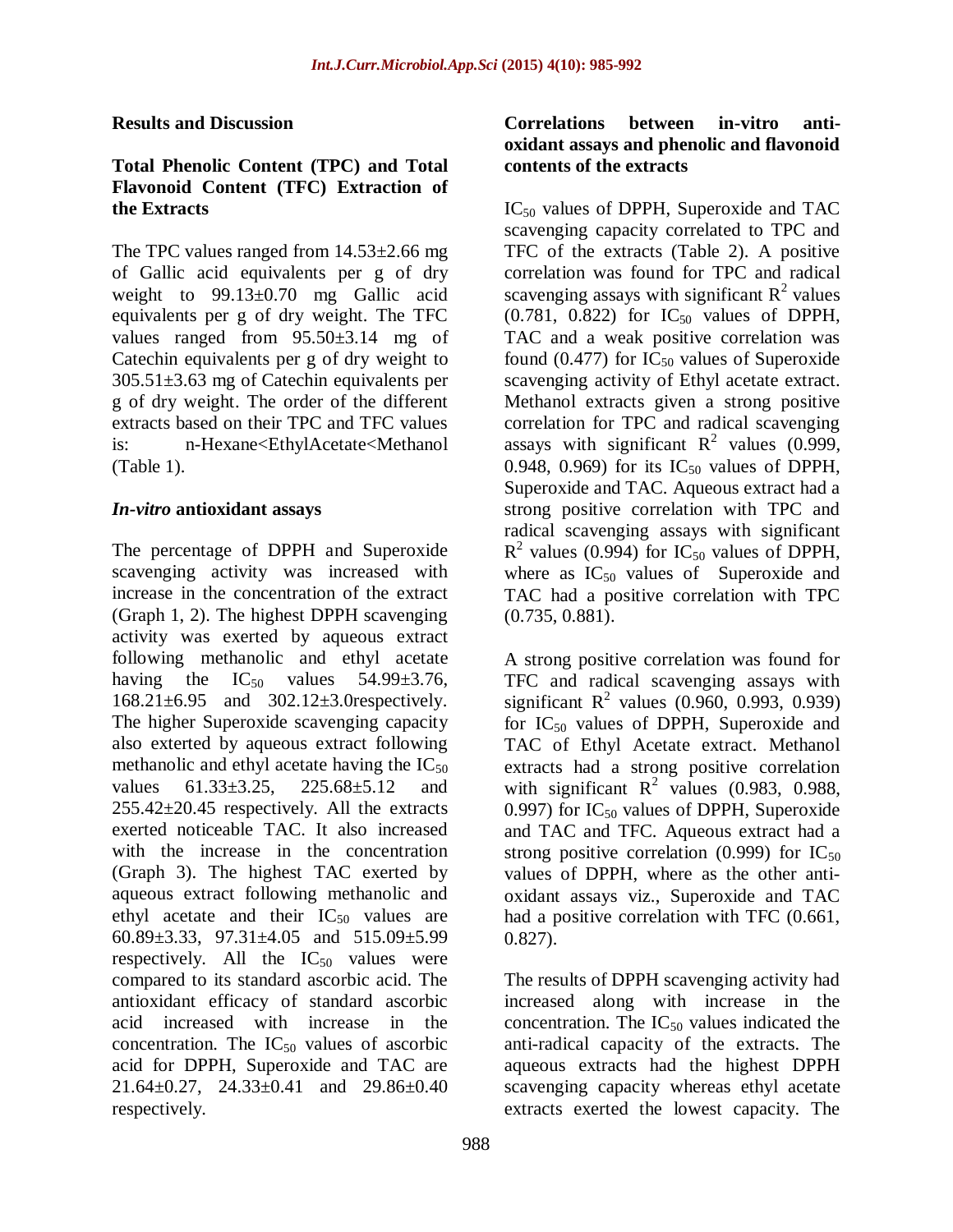present work showed the scavenging of the free superoxide radical by the application of the extract. The effect was concentration dependent and the solvent dependent. The Aqueous extract found to possess high superoxide radical scavenging capacity following methanolic and ethyl acetate extracts.  $IC_{50}$  values also indicated its superoxide radical scavenging capacity. All the extracts represented noticeable TAC.

| S.No                    | <b>Plant</b> taxa                      | <b>Vernacular Names /Family</b>             | Part used     |
|-------------------------|----------------------------------------|---------------------------------------------|---------------|
|                         | <i>Dregea volubilis</i> (Linn.) Benth. | Tel: Kalisaku, Palagurija teega, Tummudu    | Fruit oil     |
|                         |                                        | teega, Kodipala, Kurincha, Pedda-gurija,    |               |
|                         | Asclepiadaceae                         | Bandi-gurija, Doodi-pala, Pala teega.       |               |
|                         |                                        | Eng: Green wax flower, Sneezing silk        |               |
|                         |                                        | cotton, Cotton milk plant.                  |               |
| $\mathbf{2}$            | Solanum seaforthianum                  | Eng: Potato creeper                         | Mature and    |
|                         | Andrews                                |                                             | immature      |
|                         | Solanaceae                             |                                             | fruits        |
| 3                       | Teliocora acuminata Miers.             | Tivva<br>muchidi, Kappa<br>Teega<br>teega,  | Mature fruits |
|                         |                                        | muchidi,<br>Nallangi<br>Verri<br>teega,     |               |
|                         | Menispermaceae                         | chitramulamu, Nalla teega.                  |               |
| $\overline{\mathbf{4}}$ | Aristolochia indica L.                 | Govela teega, Nalla eswari, Eswari,         | Leaves        |
|                         |                                        | Irvaraveri, Dhula govela, Ettakalabandha.   |               |
|                         | Aristolochiaceae                       |                                             |               |
|                         |                                        | Eng: Indian birth-wort, Serpent root plant, |               |
|                         |                                        | Eswaran's root.                             |               |

#### **Table.1** Plant materials

**Table.1** Total Phenolic Content (TPC), Total Flavonoid Content (TFC) and Extraction Yield (EY) of the Extracts

| <b>Plant Extract</b> | <b>TPC</b><br>(mg of gallic acid equivalents per g)<br>of dry weight) | <b>TFC</b><br>(mg of Catechin equivalents per<br>g of dry weight) |
|----------------------|-----------------------------------------------------------------------|-------------------------------------------------------------------|
| <b>Ethyl Acetate</b> | $14.53 \pm 2.66$                                                      | $95.50 \pm 3.14$                                                  |
| <b>Methanol</b>      | $66.70 \pm 2.35$                                                      | $247.20 \pm 9.29$                                                 |
| <b>Aqueous</b>       | $99.13 \pm 0.70$                                                      | $305.51 \pm 3.63$                                                 |

Values are the means of 'n' replicates $\pm$ SD (n=3).

| Table.2 Correlation between IC50 values and TPC, TFC of Plant Extracts |  |  |  |
|------------------------------------------------------------------------|--|--|--|
|------------------------------------------------------------------------|--|--|--|

| Anti-oxidant      | <b>Ethyl Acetate</b> |              | <b>Methanolic</b> |            | <b>Aqueous</b>  |              |
|-------------------|----------------------|--------------|-------------------|------------|-----------------|--------------|
| property          | TPC                  | TFC          | TPC               | <b>TFC</b> | <b>TPC</b>      | <b>TFC</b>   |
| <b>DPPH</b>       | **<br>.781           | ***<br>0.960 | ***<br>999 (      | $0.983***$ | $7***$<br>0.994 | ***<br>0.999 |
| <b>Superoxide</b> | $0.477**$            | $0.993***$   | $0.948***$        | $0.988***$ | $0.735***$      | $0.661***$   |
| <b>TAC</b>        | $0.822$ **           | ***<br>0.939 | **<br>0.969       | $0.997***$ | ***<br>0.881    | $0.827***$   |

\* Represents significant variation levels. \*p≤0.05, \*\*p≤0.01, \*\*\*p≤0.001, NS- not significant.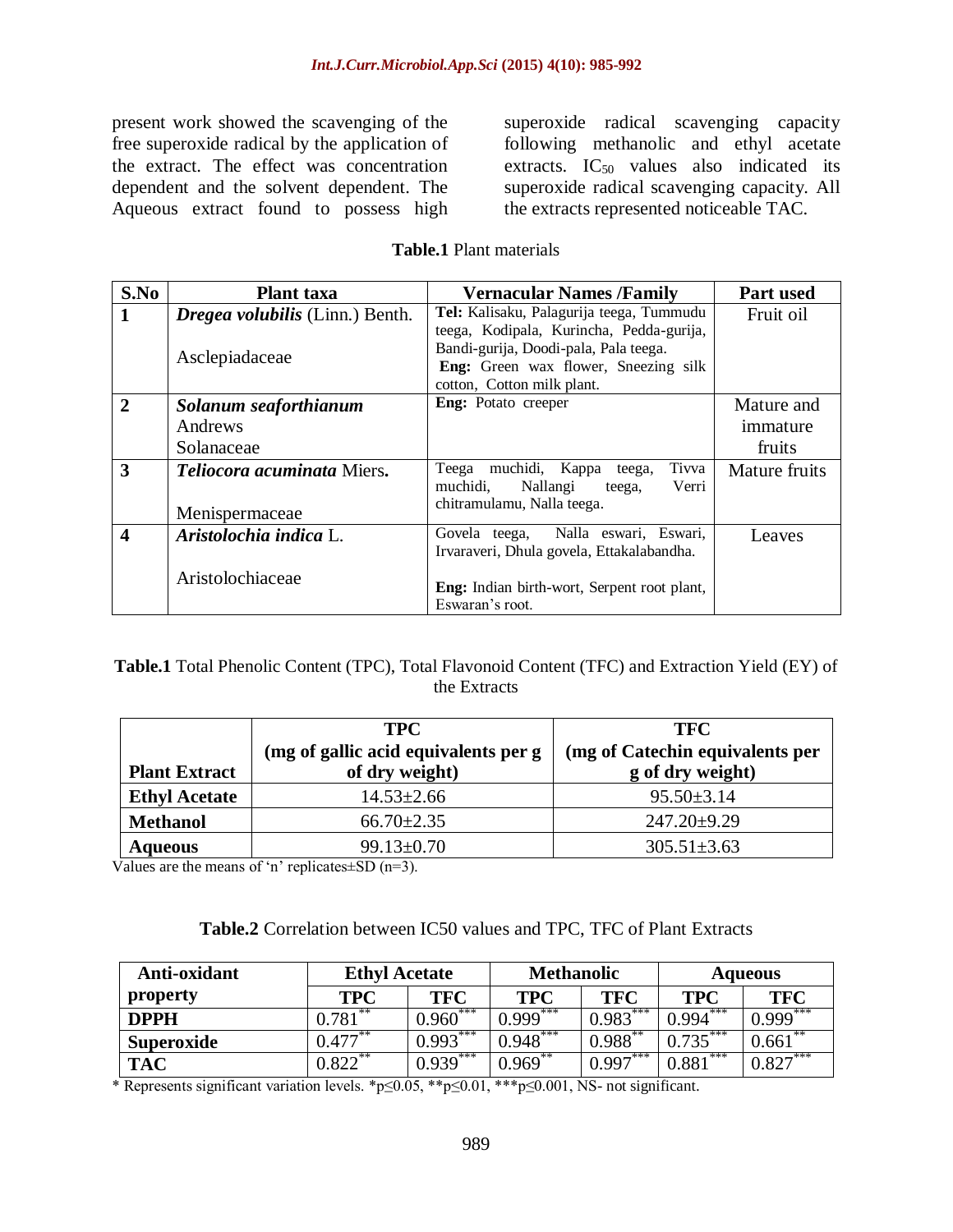

**Fig.5** Comparison of Activity of different extracts with Standard



Based on the results of the DPPH, superoxide, TAC and ABTS, it was found that the extracts are natural antioxidants, it possess free radical scavenging efficacy. But the activity depends on the solvent and the concentration of the extract. The reason for this antioxidative efficacy is due to their phenolic and flavonoid contents. Results showed that, total phenolic contents were solvent dependent. Highest TPC was found in aqueous whereas Ethyl acetate extract reflected small quantities of TPC. The TFC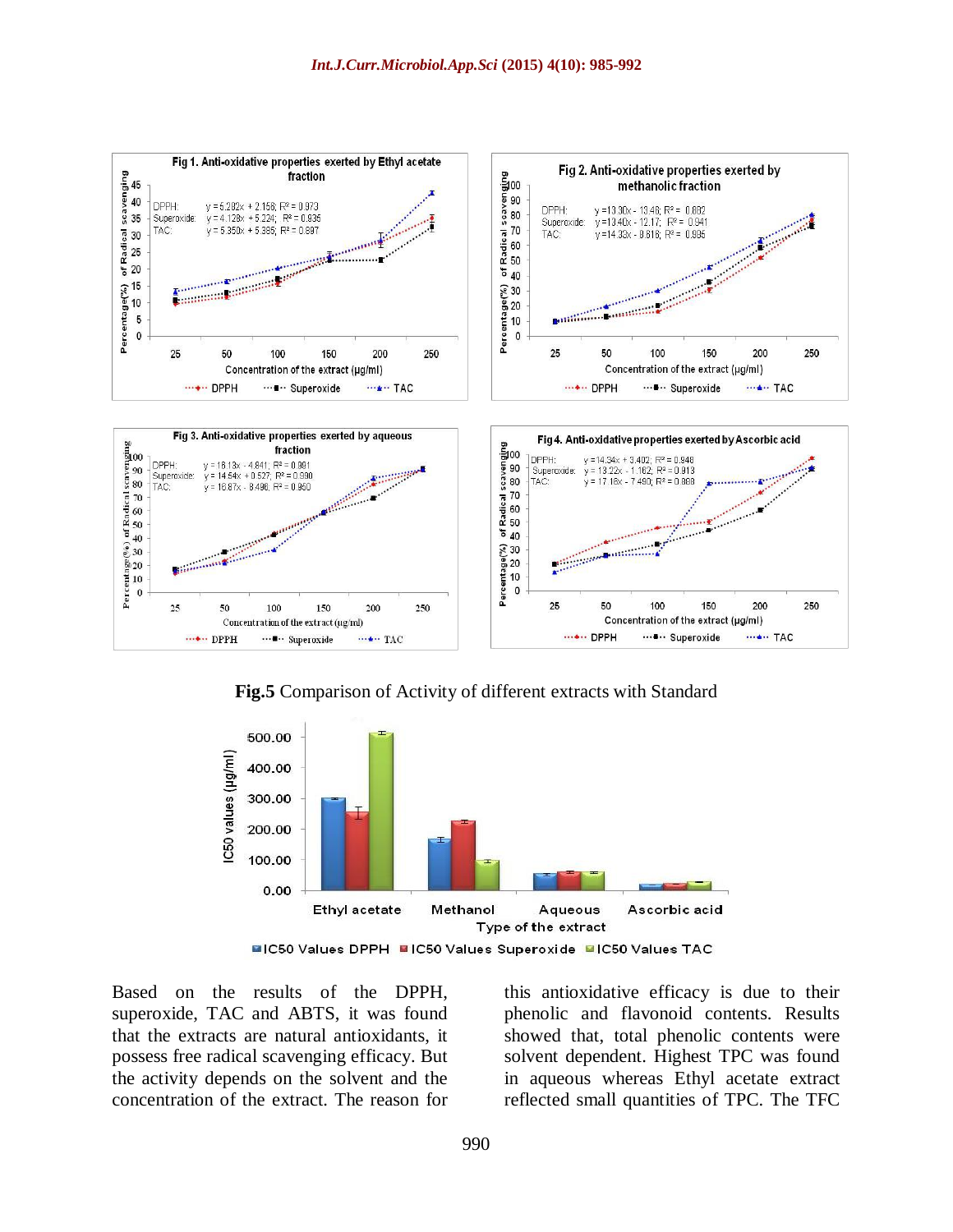values varied among all three of the extracts and the showed the order as in TPC i.e. EthylAcetate < Methanol < Aqueous.

The correlation results between TPC, TFC and Antioxidant assays strongly correlates the antioxidative properties of the extracts is as their phenolic and falvonoid contents. The antioxidant capacity was higher in the aqueous extracts following the methanolic and Ethyl acetate. The reason of high antioxidant activity of aqueous extract than other solvent extracts could be its phenolic and flavonoid contents as the aqueous extract showed high amount of TPC and TFC than other solvents. The order of the anti-oxidative capacity of the extracts is Hexane < Ethyl Acetate < Methanol.

Plants in this drug preparation have been widely studied and proved their Clinical studies which claimed for their Biological potency, pharmacological activities. Moreover, these selected taxa can be widely propagated in households and gardens.All the taxa are known for their ornamental beauty also.

In conclusion, the assays results indicated that it possess an antioxidant efficacy and can eliminate free radicals. The results also indicated that the antioxidant capacity is solvent and concentration dependent. The aqueous extracts found to be more effective among all. There was a positive correlation in between phenolic, flavonoid and radical scavenging assays, which strongly explains the reason of antioxidant capacity is as its phenolic and flavonoid contents. With this work, it can be concluded that the extracts are antioxidative in nature. The plant is a natural source of phenolics and flavonoids, which acts as anti-oxidants and can be used as a dietary food supplement in common household.

### **Acknowledgements**

We would like to thank the Department of Botany, Sri Venkateswara University, Tirupati, India for providing all the facilities and support used to carry out the work.

## **Reference**

- Brand-Williams W, Cuvelier ME, Berset C. 1995. Use of a free radical method to evaluate antioxidant activity. *Lebensmittel-Wissenschaft und-Tech.* 28:25–30.
- Fattinger, K. and Meier-Abt, A. 2003. Interaktionen Zwischen Phytopharmaka und Arzneimitteln. Schweizerisches Medizin-Forum, 29-30:693-700.
- Gamble JS.1957. Flora of the presidency of Madras, Adlard & Son Limited, London, 2,
- Jain, SK and Rao RR. 1977. A hand book of field and herbarium methods. Today and Tomorrows Printers and Publishers, New Delhi.
- Kalra, EK. 2003. Nutraceutical-Definition and Introduction. Journal American Association Scientists, 5, 27-28.
- Kim DO, Jeong SW, Lee CY. 2003. Antioxidant capacity of phenolic phytochemicals from various cultivars of plums. *Food Chem*; 81:321–326.
- Kokate CK, Purohit AP and Gokhale SB. Pharmacognosy. Nirali Prakashan, Edition XII.1999. KR Khandelwal 2004. Practical Pharmacognosy, Techniques and Experiments.  $12<sup>th</sup>$ edition, Nirali prakashan.
- Kumaran A, Karunakaran RJ. 2007. In vitro antioxidant activities of methanol extracts of Phyllanthus species from India. *Food Sci Tech*; 40:344–352.
- Madhava Chetty K, Sivaji K, Tulasi Rao K. 2015. Flowering plants of Chittoor